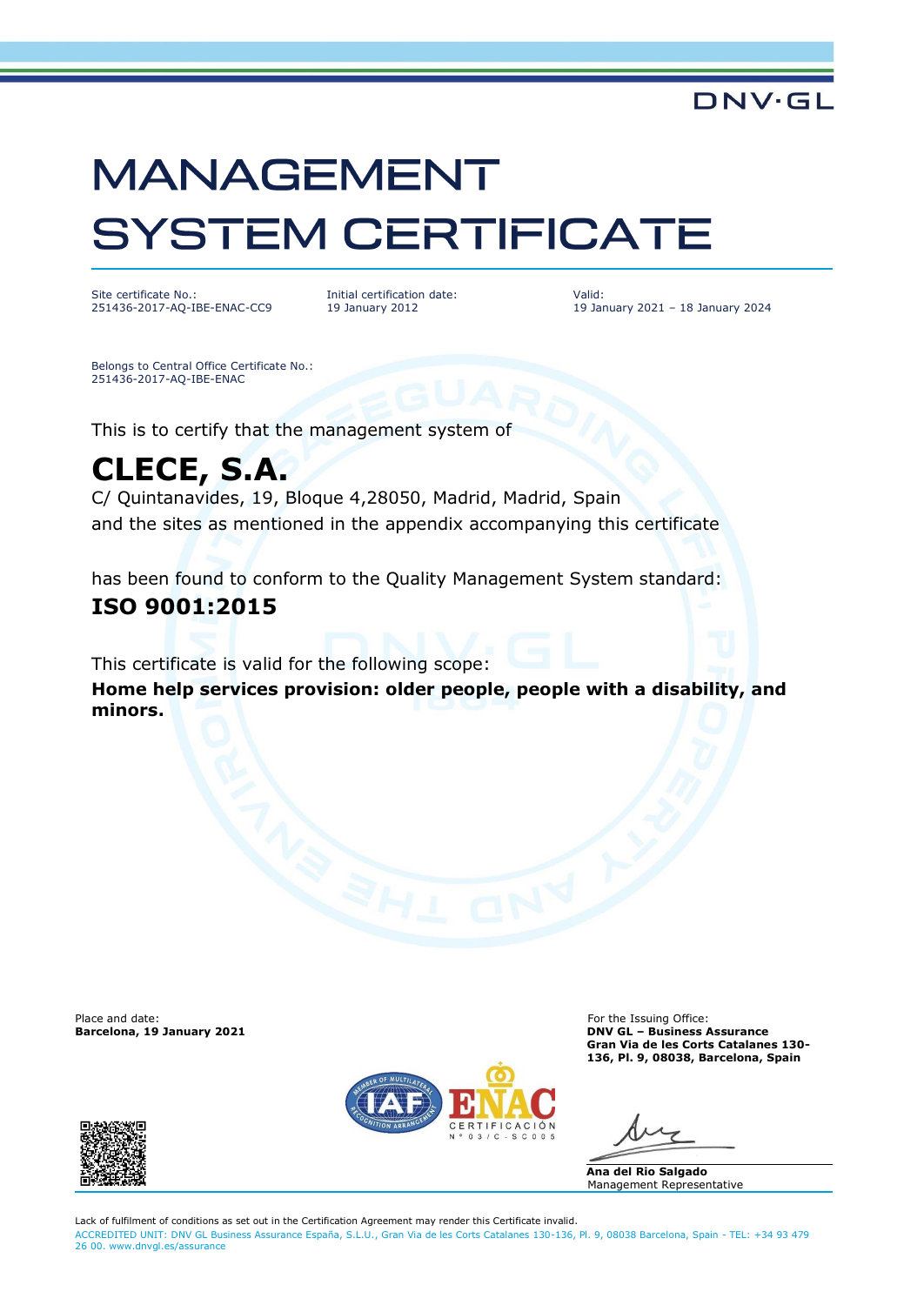Site certificate No.: 251436-2017-AQ-IBE-ENAC-CC9 Place and date: Barcelona, 19 January 2021

## **Appendix to Certificate**

#### **CLECE, S.A.**

Locations included in the certification are as follows:

| <b>Site Name</b>                                                            | <b>Site Address</b>                                                                                                 | <b>Site Scope</b>                                                                       |
|-----------------------------------------------------------------------------|---------------------------------------------------------------------------------------------------------------------|-----------------------------------------------------------------------------------------|
| CLECE, S.A.                                                                 | C/ Quintanavides, 19, Bloque<br>4,28050, Madrid, Madrid, Spain                                                      | Home help services provision: older<br>people, people with a disability, and<br>minors. |
| CLECE, S.A. Servicio de ayuda a<br>domicilio de la Diputación de Málaga     | C/ Pirandello, 6, Ed. Corona de<br>Teatinos, Bl. 3, 7ª Planta, oficinas<br>1, 4 y 5,29010, Málaga, Málaga,<br>Spain | Home help services provision: older<br>people, people with a disability, and<br>minors. |
| CLECE, S.A. Servicio de ayuda a<br>domicilio de Ceuta                       | C/ Antioco, 21, Entreplanta, Local 6,<br>derecha, 51001, Ceuta, Ceuta,<br>Spain                                     | Home help services provision: older<br>people, people with a disability, and<br>minors. |
| CLECE, S.A. Servicio de ayuda a<br>domicilio de El Ejido                    | C/ Toledo, 183, 1ª Planta, 04700, El<br>Ejido, Almería, Spain                                                       | Home help services provision: older<br>people, people with a disability, and<br>minors. |
| CLECE, S.A. Servicio de ayuda a<br>domicilio de la Diputación de Jaén       | C/ Esteban Ramírez Martínez, 2,<br>Planta 5, Edificio Borja, 23009,<br>Jaén, Jaén, Spain                            | Home help services provision: older<br>people, people with a disability, and<br>minors. |
| CLECE, S.A. Servicio de ayuda a<br>domicilio de la Diputación de Almería    | Avda. Mediterráneo, 159, Edif.<br>Laura, 04007, Almería, Almería,<br>Spain                                          | Home help services provision: older<br>people, people with a disability, and<br>minors. |
| CLECE, S.A. Servicio de ayuda a<br>domicilio de Vicar                       | C/ del Agua, 12,04007, Vicar,<br>Almería, Spain                                                                     | Home help services provision: older<br>people, people with a disability, and<br>minors. |
| CLECE, S.A. Servicio de ayuda a<br>domicilio de Sevilla                     | Avda. Luis Montoto, 107-113.<br>Bloque A. 5ª planta, Mod. A,41007,<br>Sevilla, Sevilla, Spain                       | Home help services provision: older<br>people, people with a disability, and<br>minors. |
| CLECE, S.A. Servicio de ayuda a<br>domicilio de Zaragoza                    | C/ Balbino Orensanz, 55,50014,<br>Zaragoza, Zaragoza, Spain                                                         | Home help services provision: older<br>people, people with a disability, and<br>minors. |
| CLECE, S.A. Servicio de ayuda a<br>domicilio del Ayuntamiento de Madrid     | Avda. de la Albufera, 319, Plantas 4<br>y 5, 28031, Madrid, Madrid, Spain                                           | Home help services provision: older<br>people, people with a disability, and<br>minors. |
| CLECE, S.A. Servicio de ayuda a<br>domicilio Orotava                        | C/ Calvario, 1, Plaza de San<br>Sebastián, 38300, La Orotava, Sta.<br>Cruz de Tenerife, Spain                       | Home help services provision: older<br>people, people with a disability, and<br>minors. |
| CLECE, S.A. Servicio de ayuda a<br>domicilio del Ayuntamiento de<br>Badajoz | C/ Luis Álvarez Lencero, 3, planta<br>5 <sup>a</sup> , puerta 4, 06011, Badajoz,<br>Badajoz, Spain                  | Home help services provision: older<br>people, people with a disability, and<br>minors. |
| CLECE, S.A. Servicio de Ayuda a<br>Domicilio del Ayuntamiento de Murcia     | Edificio Parque Dimóvil, Avda. Juan<br>Carlos I, 59, 5ªplana, 30100,<br>Espinardo, Murcia, Spain                    | Home help services provision: older<br>people, people with a disability, and<br>minors. |

Lack of fulfilment of conditions as set out in the Certification Agreement may render this Certificate invalid.

ACCREDITED UNIT: DNV GL Business Assurance España, S.L.U., Gran Via de les Corts Catalanes 130-136, Pl. 9, 08038 Barcelona, Spain - TEL: +34 93 479 26 00. [www.dnvgl.es/assurance](http://www.dnvgl.es/assurance)

**DNV·GL**